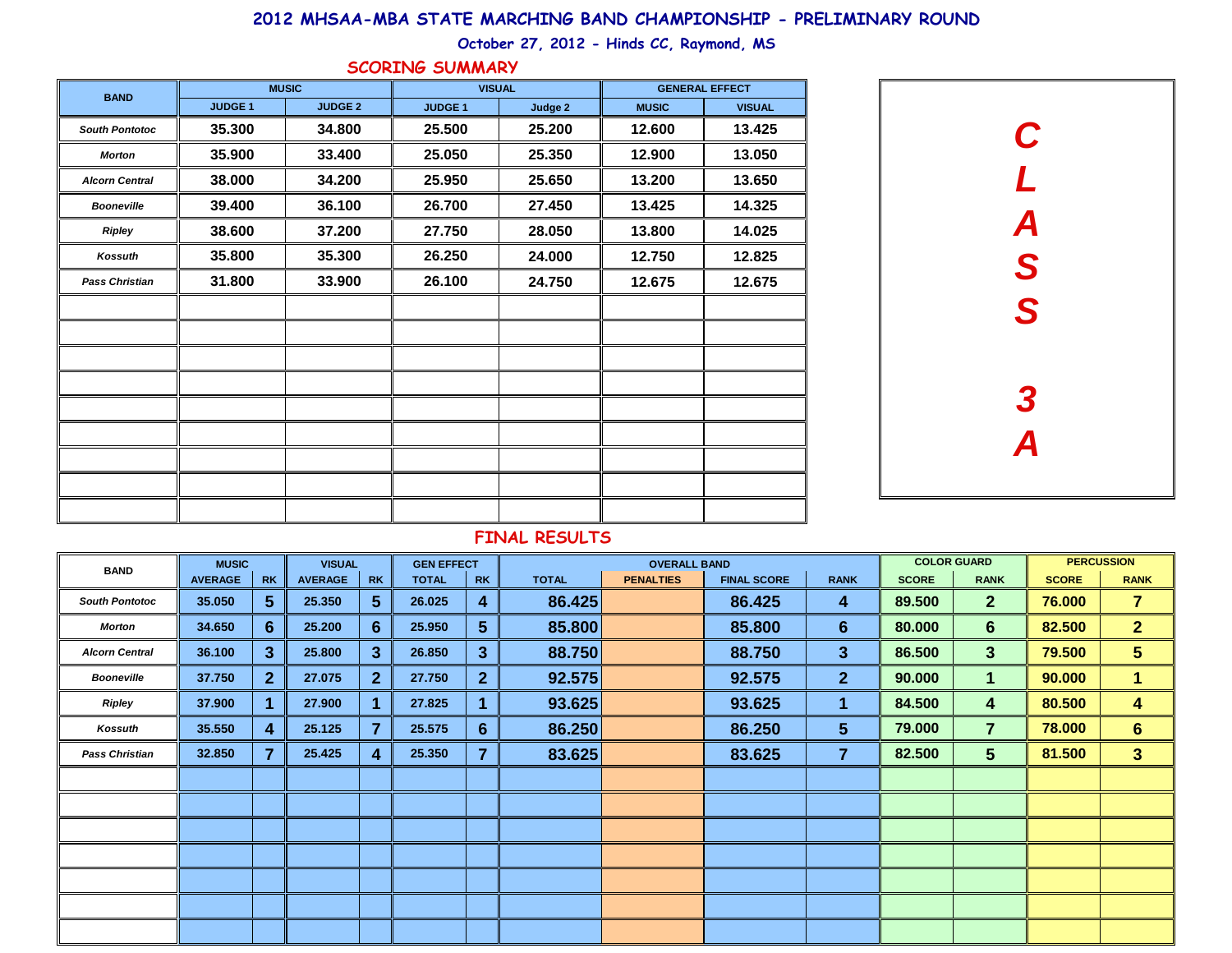# **2012 MHSAA-MBA STATE MARCHING BAND CHAMPIONSHIP - PRELIMINARY ROUND** *RESULTS*

|                 | <b>MUSIC</b>          |        | <b>VISUAL</b>         |              | <b>GEN EFFECT</b>     |                          | <b>OVERALL BAND</b>   |              | <b>COLOR GUARD</b>    |              | <b>PERCUSSION</b>     |              |  |
|-----------------|-----------------------|--------|-----------------------|--------------|-----------------------|--------------------------|-----------------------|--------------|-----------------------|--------------|-----------------------|--------------|--|
| <b>RANK</b>     | <b>Band</b>           | Score  | <b>Band</b>           | <b>Score</b> | <b>Band</b>           | <b>Score</b>             | <b>Band</b>           | <b>Score</b> | <b>Band</b>           | <b>Score</b> | <b>Band</b>           | <b>Score</b> |  |
|                 | Ripley                | 37.900 | Ripley                | 27.900       | Ripley                | 27.825                   | Ripley                | 93.625       | <b>Booneville</b>     | 90.000       | Booneville            | 90.000       |  |
| $\mathbf{2}$    | <b>Booneville</b>     | 37.750 | <b>Booneville</b>     | 27.075       | <b>Booneville</b>     | 27.750                   | <b>Booneville</b>     | 92.575       | South Pontotoc        | 89.500       | Morton                | 82.500       |  |
| 3               | <b>Alcorn Central</b> | 36.100 | <b>Alcorn Central</b> | 25.800       | <b>Alcorn Central</b> | 26.850                   | <b>Alcorn Central</b> | 88.750       | <b>Alcorn Central</b> | 86.500       | Pass Christian        | 81.500       |  |
| 4               | Kossuth               | 35.550 | Pass Christian        | 25.425       | South Pontotoc        | 26.025                   | South Pontotoc        | 86.425       | <b>Ripley</b>         | 84.500       | Ripley                | 80.500       |  |
| $5\phantom{.0}$ | South Pontotoc        | 35.050 | South Pontotoc        | 25.350       | Morton                | 25.950                   | Kossuth               | 86.250       | Pass Christian        | 82.500       | <b>Alcorn Central</b> | 79.500       |  |
| 6               | Morton                | 34.650 | Morton                | 25.200       | Kossuth               | 25.575                   | Morton                | 85.800       | Morton                | 80.000       | Kossuth               | 78.000       |  |
| $\overline{7}$  | Pass Christian        | 32.850 | Kossuth               | 25.125       | Pass Christian        | 25.350<br>Pass Christian |                       | 83.625       | Kossuth               | 79.000       | South Pontotoc        | 76.000       |  |
| 8               | #N/A                  | #N/A   | #N/A                  | #N/A         | #N/A                  | #N/A                     | #N/A                  | #N/A         | #N/A                  | #N/A         | #N/A                  | #N/A         |  |
| 9               | #N/A                  | #N/A   | #N/A                  | #N/A         | #N/A                  | #N/A                     | #N/A                  | #N/A         | #N/A                  | #N/A         | #N/A                  | #N/A         |  |
| 10              | #N/A                  | #N/A   | #N/A                  | #N/A         | #N/A                  | #N/A                     | #N/A                  | #N/A         | #N/A                  | #N/A         | #N/A                  | #N/A         |  |
| 11              | #N/A                  | #N/A   | #N/A                  | #N/A         | #N/A                  | #N/A                     | #N/A                  | #N/A         | #N/A                  | #N/A         | #N/A                  | #N/A         |  |
| 12              | #N/A                  | #N/A   | #N/A                  | #N/A         | #N/A                  | #N/A                     | #N/A                  | #N/A         | #N/A                  | #N/A         | #N/A                  | #N/A         |  |
| 13              | #N/A                  | #N/A   | #N/A                  | #N/A         | #N/A                  | #N/A                     | #N/A                  | #N/A         | #N/A                  | #N/A         | #N/A                  | #N/A         |  |
| 14              | #N/A                  | #N/A   | #N/A                  | #N/A         | #N/A                  | #N/A                     | #N/A                  | #N/A         | #N/A                  | #N/A         | #N/A                  | #N/A         |  |
| 15              | #N/A                  | #N/A   | #N/A                  | #N/A         | #N/A                  | #N/A                     | #N/A                  | #N/A         | #N/A                  | #N/A         | #N/A                  | #N/A         |  |
| 16              | #N/A                  | #N/A   | #N/A                  | #N/A         | #N/A                  | #N/A                     | #N/A<br>#N/A          |              | #N/A                  | #N/A         | #N/A                  | #N/A         |  |